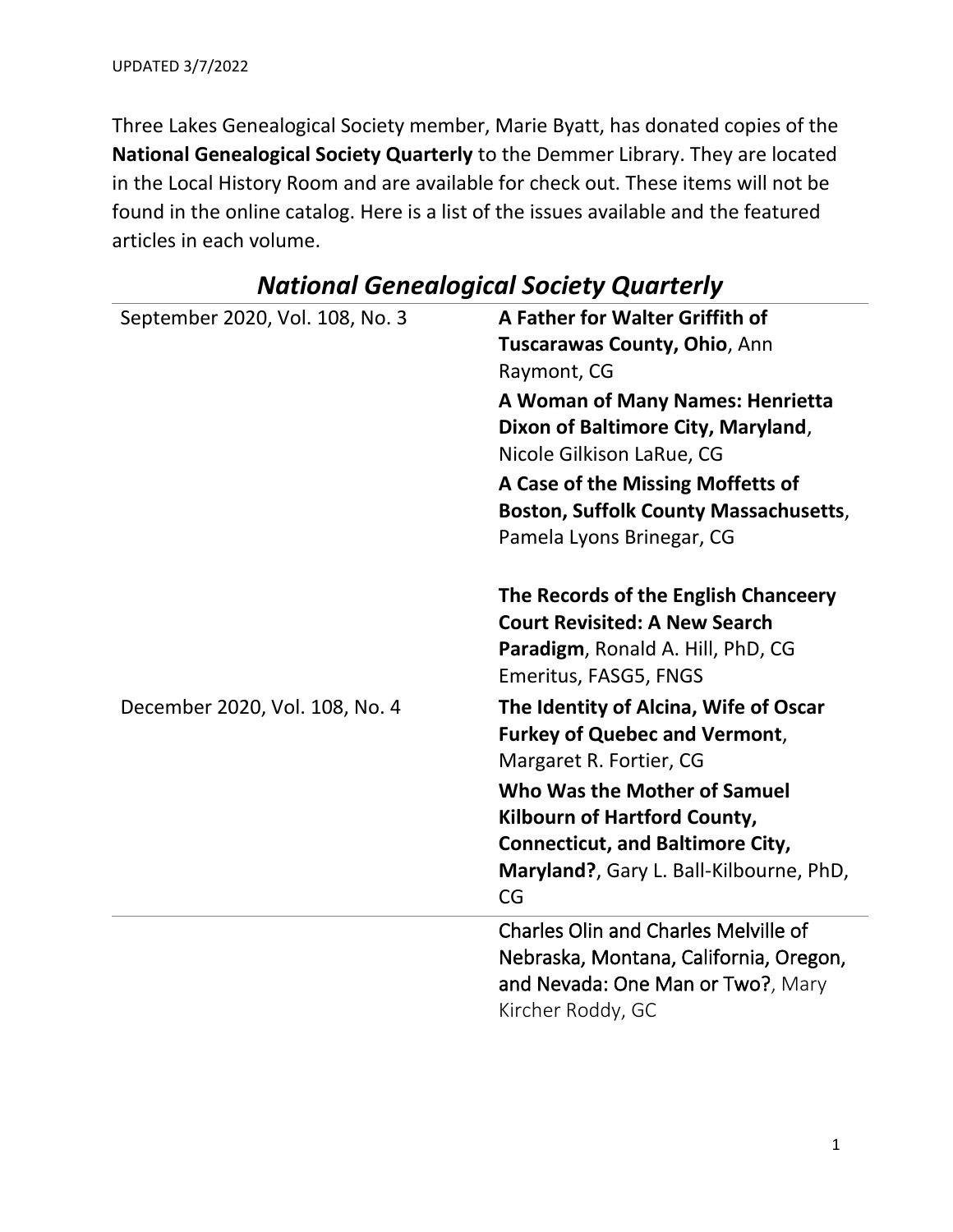| <b>National Genealogical Society Quarterly</b> |                                                                                                                                                                                                                                   |
|------------------------------------------------|-----------------------------------------------------------------------------------------------------------------------------------------------------------------------------------------------------------------------------------|
| March 2021, Vol. 109, No. 1                    | <b>Backtracking Longstanding Errors to</b><br><b>Prove Negatives: William Templeton's</b><br><b>Alleged Pennsylvania Military Service</b><br>and Mahoning County, Ohio, Burial,<br>Thomas W. Jones, PhD, CG, FASG,<br><b>FNGS</b> |
|                                                | A Father's Lynching and Multiple<br><b>Maiden Names: Ida King of Ralls</b><br><b>County, Missouri, and Des Moines,</b><br>County, Iowa, Ricki King                                                                                |
|                                                | <b>Whom did Mary Marry? Finding Mary</b><br><b>Browett's Multiple Marriages in Early</b><br>Nineteenth-Century Gloucestershire,<br>England, Amy Harris, PhD, AG                                                                   |
|                                                | A Birth Family for Moses W. Shields of<br><b>Hardin County, Tennessee and</b><br>Spartanburg County, South Carolina,<br>Nicki Peak Birch, CG                                                                                      |
| June 2021, Vol. 109, No, 2                     | <b>Louis Monet's Daughters Dorothee</b><br>and Dorothee: Sorting Tri-Racial Roots<br>of Two Same-Named, Previously<br>Merged, Colonial-Born Freedwomen,<br>Elizabeth Shown Mills, CG, CGL, FNGS,<br><b>FASG</b>                   |
|                                                | A Family for William Kesey of<br>Pennsylvania, Ohio, and California,<br>Pam Pracser Anderson, CG                                                                                                                                  |
|                                                | <b>Geo-Genealogy Leads to a Birth Family</b><br>for Mrs. Dena Gerloff of Ringgold and<br>Lee Counties, Iowa, J.H. Fonkert, CG                                                                                                     |